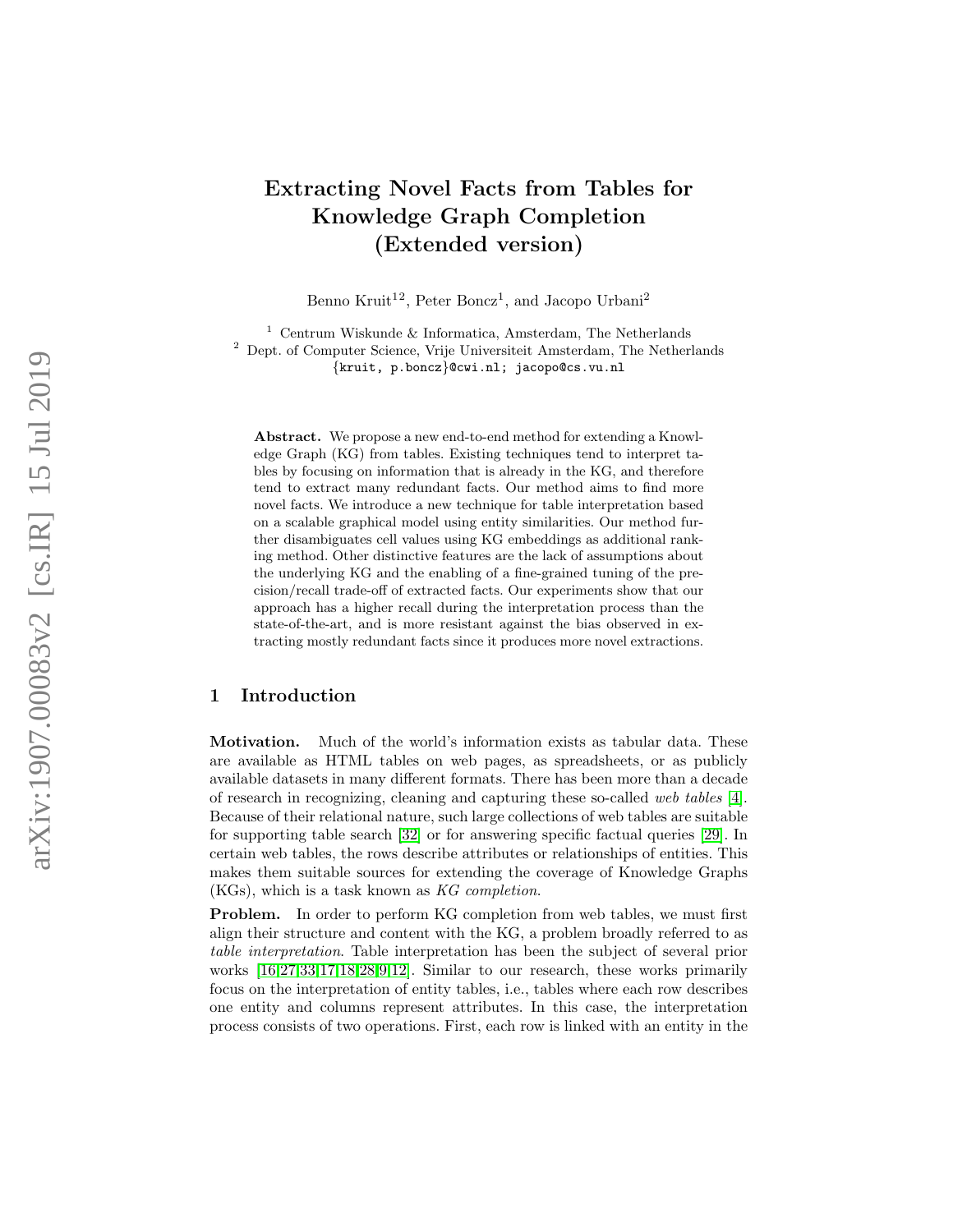KG, and optionally the entire table is linked to a class. Then, each column is associated to a KG relation.

After the table is correctly interpreted, we can extract novel triples from the table and add them to the KG. This last operation is also known as slot-filling, as the empty 'slots' in the KG are filled with new facts [\[27\]](#page-17-3). Table interpretation strongly affects the quality of slot-filling, since errors in the former can no longer be corrected. Because of this, state-of-the-art table interpretation techniques (an overview is given in Section [6\)](#page-14-0) aim for high precision by pruning out many potential assignments already at early stages. While high precision is desirable in some contexts (e.g., table search), it has been observed [\[14\]](#page-17-8) that this strategy leads to a high number of redundant extractions during slot-filling, since only the assignments to entities that are well-covered in the KG are retained.

Contribution. With the goal of maximizing the number of novel extractions without sacrificing precision, we present a new method for KG completion from web tables. In contrast to existing approaches, our method does not prune out row-entity assignments, but performs the interpretation by performing inference over all possible assignments using a Probabilistic Graphical Model (PGM). The PGM uses label similarities as priors, and then updates its likelihood scoring to maximise the *coherence* of entity assignments across the rows using Loopy Belief Propagation (LBP). Coherence is not computed using a predefined metric (such as class membership) but is automatically selected as a combination of properties that are shared by the entities in the table. This is a novel feature of our method which makes it capable of working with KGs with different topologies and/or relations. Since we use both label similarities and coherence based on salient common attributes, our method is able to maintain a high accuracy for the rowentity assignments. At the same time, it is also able to return many more novel extractions since we did not prune out any assignments.

We also propose an approach to perform slot-filling by disambiguating attribute cells in a novel link-prediction framework. Our approach makes use of embeddings of KG entities and relations to improve the quality of the disambiguation whenever label matching is not sufficient. This furthers our aim to find novel facts for KG completion.

We compared our method to several state-of-the-art systems. Additionally, we evaluated the performance of these systems with regard to the redundancy of the facts that they extract from the tables. Our experiments on popular benchmark datasets show that our approach yields slightly lower precision, but significantly higher recall on entity predictions. This leads to many more novel extractions than what is possible with existing methods. Finally, to test the scalability of our method we perform a large-scale evaluation on 786K tables from Wikipedia. An extended version of this paper is available at [\[15\]](#page-17-9).

### 2 Background

**KGs.** A KG  $K$  is a repository of factual knowledge that can be seen as a directed labeled graph where the nodes are entities and the edges represent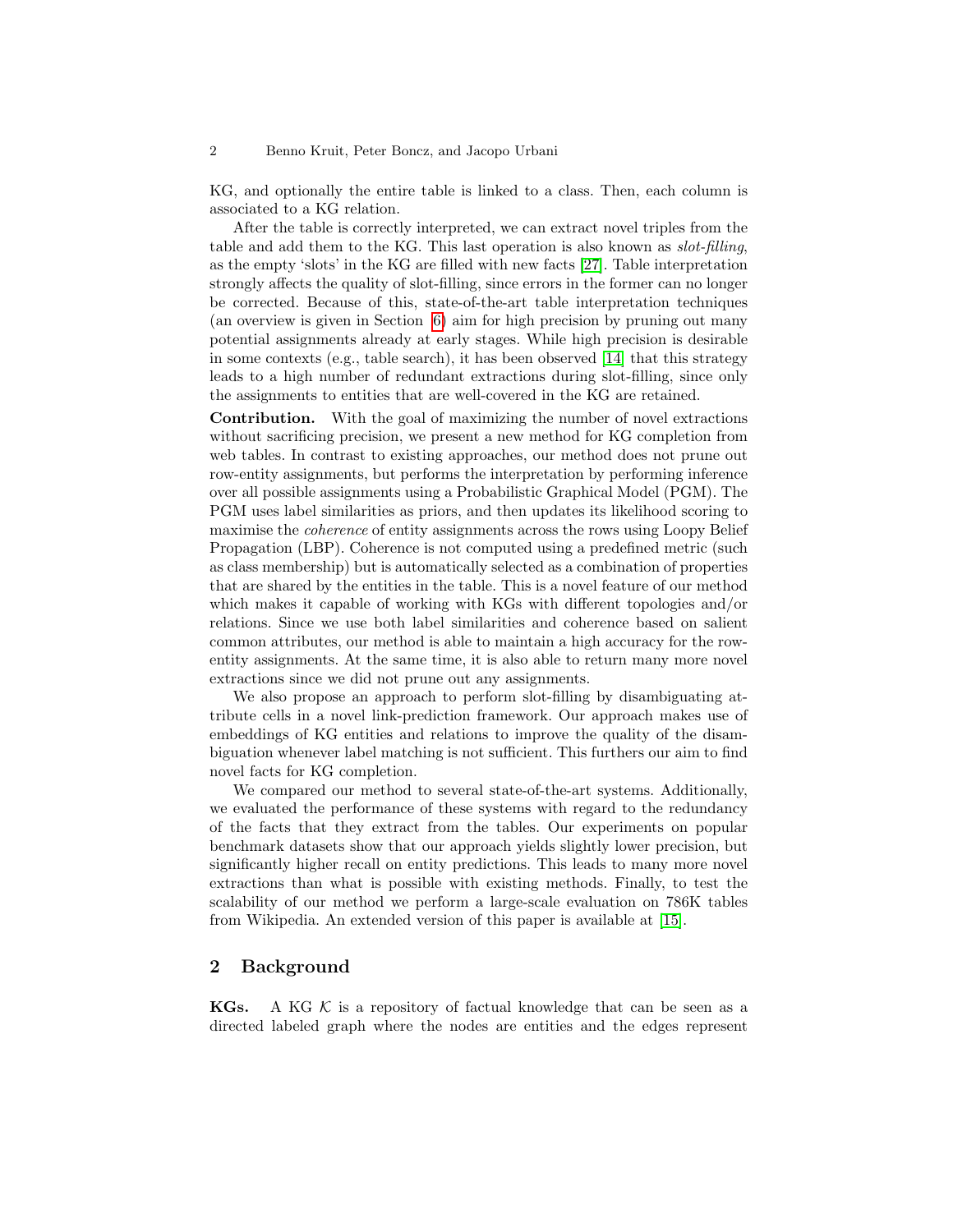semantic relations. We define K as a tuple  $(\mathcal{E}, \mathcal{R}, \mathcal{F})$  where E is the set of entities (nodes),  $\mathcal R$  is the set of relations, and  $\mathcal F$  is the set of facts (edges) in the graph. Each entity is associated to a finite set of labels  $\mathsf{Lables}(e)$ . We use the notation  $\langle s, r, o \rangle$  to denote a fact in F where  $s, o \in \mathcal{E}$  and  $r \in \mathcal{R}$ . Realistic KGs contain facts of various types: For instance, they either indicate type memberships (e.g.,  $\langle \text{Netherlands}, \text{type}, \text{Country} \rangle$ , or encode more generic binary relations (e.g.,  $\langle$ Amsterdam, capitalOf, Netherlands $\rangle$ ), and are normally encoded in RDF [\[11\]](#page-16-3).

Table Interpretation. Tables represent an important source of knowledge that is not yet in the KG. A class of tables that is particularly useful for enriching KGs is the one that contains entity tables, i.e., tables where one column contains the name of entities (the key-column) and all others contain the entity attributes. While these tables ostensibly contain structured data, the textual content of cells and identifiers is created more with the aim of human interpretation than automatic processing. To capture the semantics of these tables in a coherent and structured way, it is useful to link their content to concepts in the KG. We refer to this task as *table interpretation*, mapping each row and attribute column to entities and relations respectively. These mappings can be computed by determining  $(1)$  which entities in the KG are mentioned in the table,  $(2)$  which are the types of those entities, and (3) which relations are expressed between columns (if any) [\[16,](#page-17-2)[30,](#page-17-10)[17](#page-17-5)[,26,](#page-17-11)[33\]](#page-17-4). After the interpretation is finished, we can use the mappings to construct facts for the KG. We call this operation slot-filling.

Example 1. Consider an example KG with five entities {Netherlands, Country, Amsterdam, City, capital Of  $\}$  and a table X which contains a row r with cell values  $r[1] =$  "Holland" and  $r[2] =$  "A'dam". The first cell value should be mapped to the entity Netherlands, while the second should be mapped to the entity Amsterdam. The mapping is not trivial because a string can map to multiple entities, e.g., "Holland" can refer either to the county or to 19 different cities in the U.S. The task of table interpretation consists of disambiguating the correct meaning intended in the table. Furthermore, if the other rows in the table also contain countries and their capital cities, then the system should infer that all these entities are instances of classes such as Country and City, and the relation between the columns should be capitalOf. With slot-filling, our goal is to extract statements like  $\langle$ Amsterdam, capitalOf, Netherlands $\rangle$  from the table so that they can be added to the KG.

PGMs. In this paper, we employ Probabilistic Graphical Models (PGMs) to perform the interpretation. PGMs are a well-known formalism for computing joint predictions [\[21\]](#page-17-12). For a given set of random variables, conditional dependences between pairs of variables are expressed as edges in a graph. In these graphs, variables are connected if the value of one influences the value of another. The connection is directed if the influence is one-way, and undirected if both variables influence each other. The behaviour of the influence on every edge is expressed by a function known as the potential function. When performing inference in a PGM, information from the nodes is propagated through the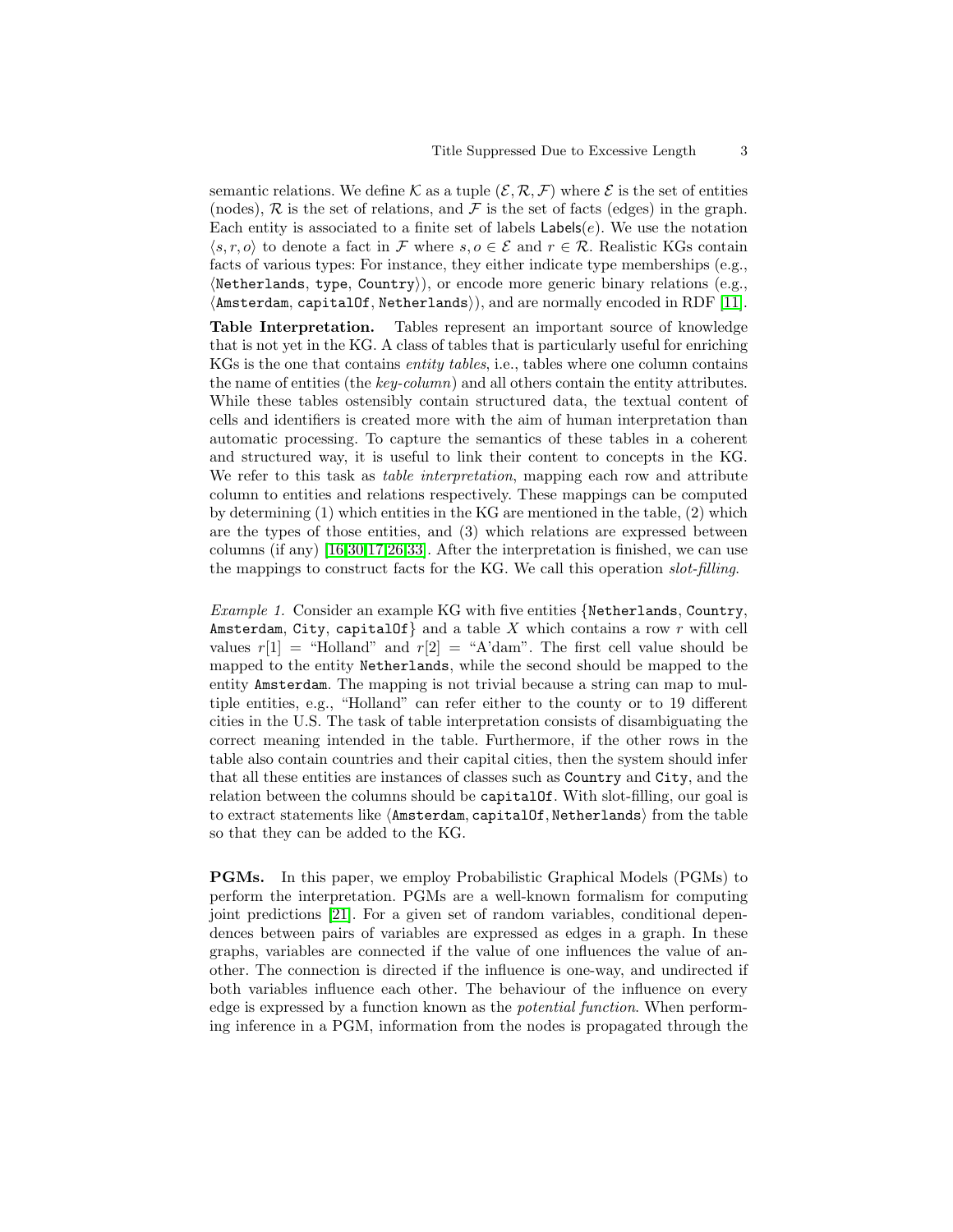<span id="page-3-0"></span>

Fig. 1: Schematic representation of our method.

network using the potential functions in order to determine the final distribution of the random variables.

KG Embeddings. We also make use of latent representations of the KG [\[20\]](#page-17-13) to filter out incorrect extractions. In particular, we consider TransE [\[3\]](#page-16-4), one of the most popular methods in this category. The main idea of TransE is to "embed" each entity and relation into a real-valued d-dimensional vector (where  $d > 0$  is a given hyperparameter). The set of all vectors constitutes a model  $\Theta$  of  $|\mathcal{E}|d+|\mathcal{R}|d$  parameters which is trained so that the distance between the vectors of entities which are connected in  $K$  is smaller than the distance between the ones of entities which are not connected.

Training  $\Theta$  is done by minimizing the loss function

$$
\mathcal{L}_{\Theta} = \sum_{\langle s,r,o \rangle \in \mathcal{F}} \sum_{\langle s',r,o' \rangle \in S_{\langle s,r,o \rangle}} [\gamma + d(\mathbf{s} + \mathbf{r}, \mathbf{o}) - d(\mathbf{s'} + \mathbf{r}, \mathbf{o'})]_{+}
$$
(1)

where:  $s, s', o, o', r$  are the vectors associated to the entities  $s, s', o, o'$  and type r respectively;  $\gamma \geq 0$  is an hyperparameter that defines the minimum acceptable margin;  $d(\cdot)$  is a distance function (typically the  $L_1$  norm),  $[x]_+$  returns the positive part of x, and  $S_{\langle s,r,o \rangle} = \{ \langle s,r,o' \rangle \mid \langle s,r,o' \rangle \notin \mathcal{F} \} \cup \{ \langle s',r,o \rangle \mid \langle s',r,o \rangle \notin \mathcal{F} \}$  $\mathcal{F}$ , i.e., it is a set of "corrupted" facts which are not in K. Once training is completed, the model can be used to perform link prediction, i.e., to estimate the likelihood of unseen facts: if the distance of these facts is small, then these are more likely to be true.

# 3 Table Interpretation

We introduce our method for performing table interpretation. Fig. [1](#page-3-0) shows the computation that takes place during the interpretation, using table (a) as a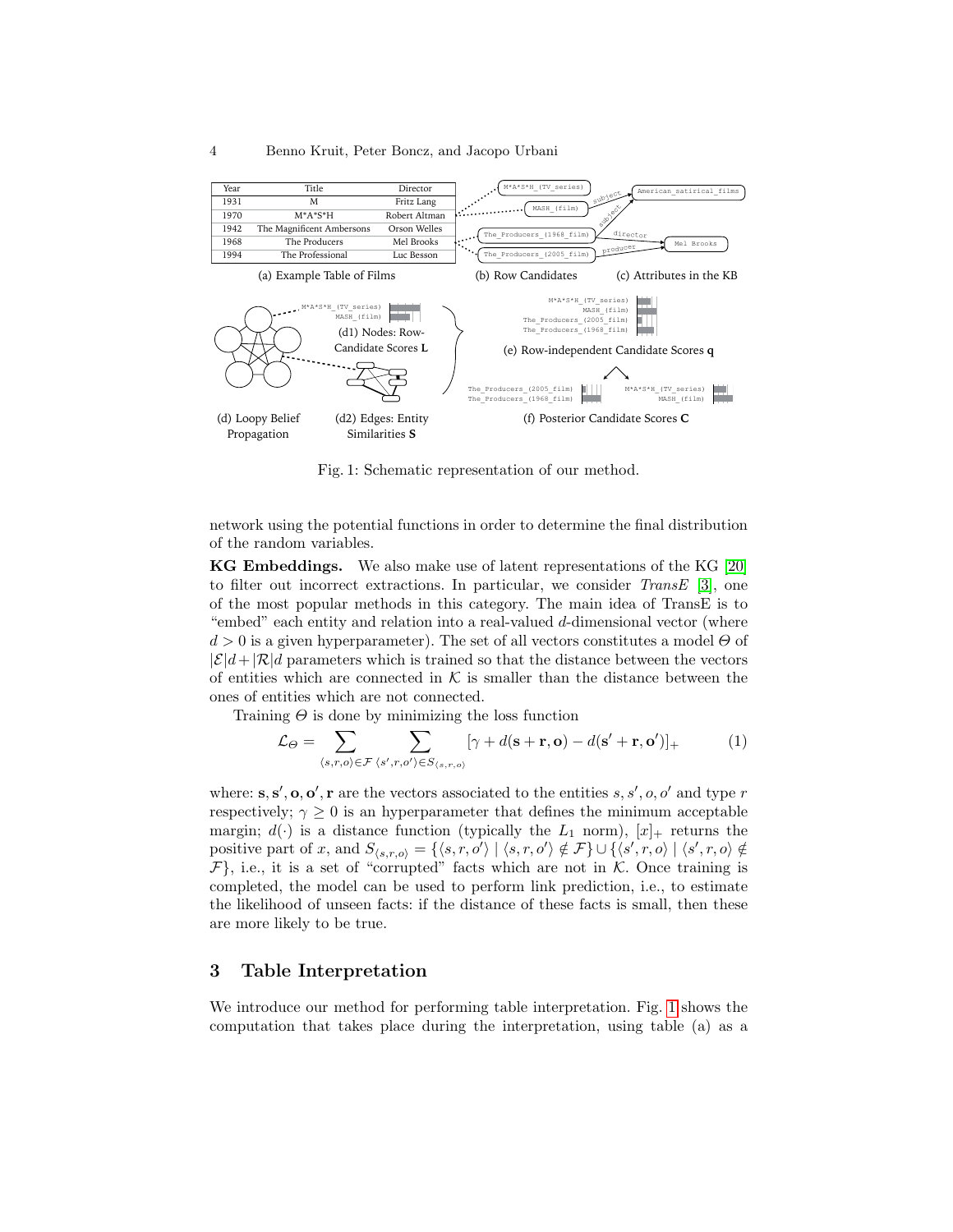motivating example. In this case, the key-column is the second one ("title") but its content is ambiguous since the values can refer to movies, TV series, or books. For instance, the second row can refer to the TV serial M\*A\*S\*H or to the movie MASH, as is shown in Fig. [1b](#page-3-0). The goal of this task is to map as many rows  $\rho$  as possible to corresponding entities in  $\mathcal E$  and each column c to one relation in  $\mathcal R$ . To this end, we perform a sequence of five operations, described below.

### <span id="page-4-0"></span>3.1 Step 1: Candidate Entity Selection

First, we identify the key-column (if any) using the heuristics proposed by [\[26\]](#page-17-11), which consists of selecting the column with most unique non-numeric values breaking ties by choosing the leftmost one. This heuristics works well in practice so we apply it without modifications. Only the tables with valid key columns are considered since these are the only ones for which we can (potentially) extract factual knowledge.

For every cell in the key column, we then select a set of entity candidates. We represent this computation with the function  $Cand(\rho)$  which takes in input a generic row  $\rho$  and returns all entities in  $\mathcal E$  which are potential candidates with  $\rho$ . This function is implemented by 1) indexing all the labels in  $K$ , 2) retrieving the labels which contain the cell value of the key column, 3) returning the entities associated to the labels. Let  $e \in \text{Cand}(\rho)$  be a potential entity candidate for row ρ. We call the tuple  $(ρ, ε)$  a row-entity assignment. If Cand( $ρ$ ) is empty, then  $\rho$  is ignored. Otherwise, the table interpretation process will determine which row-entity assignment should be selected.

Example 2. In the table (a) of figure [1,](#page-3-0) we assume that the first column is the key column, because it is the leftmost column with non-numeric unique values. The label index returns a set of scored candidate entities per row (b).

The label matches are ranked using length-normalised smoothed TF-IDF. In our case, the query corresponds to the cell value of the key column, while the documents are all labels in  $K$ . Identically to [\[26\]](#page-17-11), we (1) take only the first result if it is much better than the next and (2) take the top three labels otherwise. The final set of candidates consists of all entities associated with these labels.

Typically entities are explicitly linked to labels with direct relations (e.g., rdfs:label [\[11\]](#page-16-3)). However, more links can be retrieved if we also consider titles and disambiguation pages. In our approach, we add also these labels to the index because we observed that this leads to a substantial increase of the recall. At this stage, it is important to have a high recall because the subsequent operations cannot recover in case we fail to retrieve the correct mapping. In the definitions below, we denote these sets of labels for each entity as  $\mathsf{Labels}(e)$ .

### 3.2 Step 2: Computation of the Priors

In this step, we compute a score of the row-entity assignments by comparing all cell values in the row with all the labels of entities that are connected to the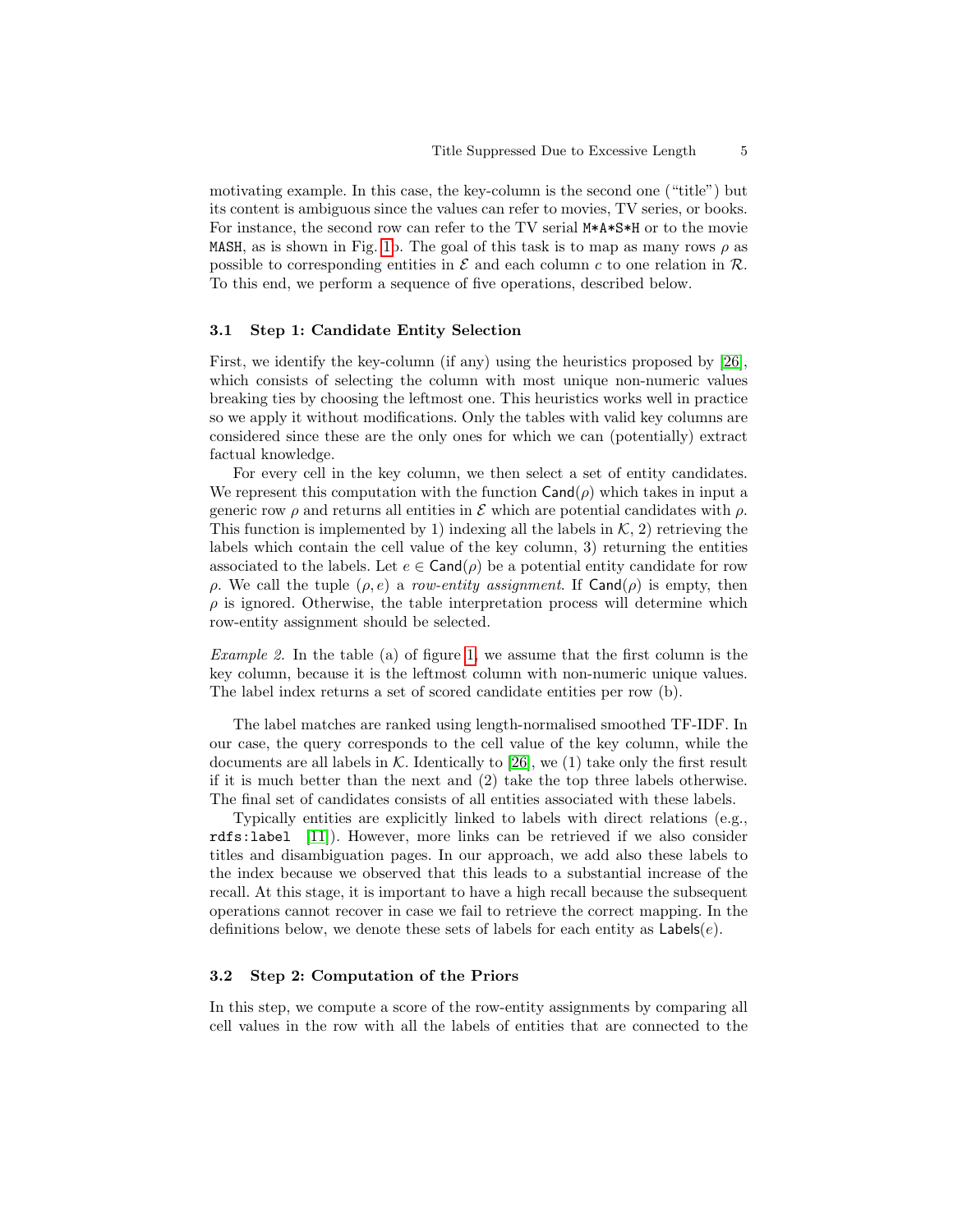candidate entities. To this end, we first define attribute links, and related labels of an entity e as

$$
Links(e) = \{ \langle r, v \rangle \mid \langle e, r, v \rangle \in \mathcal{F} \}
$$
\n
$$
(2)
$$

$$
LinkLabels(e, r) = \{ l \mid \langle r, v \rangle \in Links(e), l \in Labels(v) \}
$$
\n(3)

Intuitively, Links(e) contains all links of e while LinkLabels(e, r) represents the labels at the other end of the r-links from e. Then, we introduce the function

$$
\text{Match}(c, \rho, e, r) = \max_{s \in \text{Cell}(c, \rho)} \max_{l \in \text{LinkLabels}(e, r)} \text{TokenJaccard}(s, l) \tag{4}
$$

to compute the highest attainable string similarity between the cell at column c and row  $\rho$  and the values of the r-links from e. Here, Cell $(i, j)$  returns the content of the cell at row  $i$  and column  $j$  in a table with  $n$  rows and m columns, while TokenJaccard is the Jaccard index  $J(A, B) = \frac{|A \cap B|}{|A \cup B|}$ of the tokens in each string. For instance, in the table in Fig. [1](#page-3-0) each cell is matched to each attribute of the corresponding row-entity candidates, e.g.,  $Match(3, 4, The$ Producers  $(1968_f11m)$ , director) is the score that quantifies to what extent the content of the cell at coordinates (3, 4) matches the string "Mel Brooks", which is the label of the director of the film. Note that we treat the content of every cell as a string. There are some approaches that use typespecific cell and column matching methods [\[26](#page-17-11)[,22,](#page-17-14)[33,](#page-17-4)[16\]](#page-17-2), but a combination of our method with these techniques should be seen as future work.

We can now compute likelihood scores for mapping cells to relations (Eq. [5\)](#page-5-0), and for mapping columns to relations (Eq. [6\)](#page-5-1) to aggregate and normalise these scores on the row and column levels respectively:

$$
\text{CellScore}(c, \rho, r) = \frac{1}{|\text{Cand}(\rho)|} \sum_{e \in \text{Cand}(\rho)} \text{Match}(c, \rho, e, r) \tag{5}
$$

<span id="page-5-2"></span><span id="page-5-1"></span><span id="page-5-0"></span>
$$
\text{ColScore}(c, r) = \frac{\sum_{i=0}^{n} \text{CellScore}(c, \rho_i, r)}{\sum_{i=0}^{n} \sum_{r' \in \mathcal{R}} \text{CellScore}(c, \rho_i, r')} \tag{6}
$$

For instance, in Fig. [1a](#page-3-0), CellScore(4, 3, director) returns the likelihood that the cell (4,3) matches the relation director, while ColScore(3, director) returns the aggregated scores for column 3 considering all rows in the table.

Since ColScore(c, r) is the likelihood score that column c maps to relation r, we can use this value to construct the prior distribution of all assignments to c. Furthermore, we can use these scores to refine the likelihood of the possible row-entity matchings. We compute such likelihood as

$$
\text{RowScore}(\rho, e) = \frac{1}{m} \sum_{i=0}^{m} \max_{r \in \mathcal{R}} \text{ColScore}(c_i, r) \times \text{Match}(c_i, \rho, e, r) \tag{7}
$$

In essence, Eq. [7](#page-5-2) computes the likelihood of an entity-row matching as the average best product that each cell matches to a certain attribute  $(r, e)$  (Match(·)) with the general likelihood that the column matches to r ( $\text{ColScore}(\cdot)$ ). We use the values of RowScore to build a prior distribution for all entity-row matches.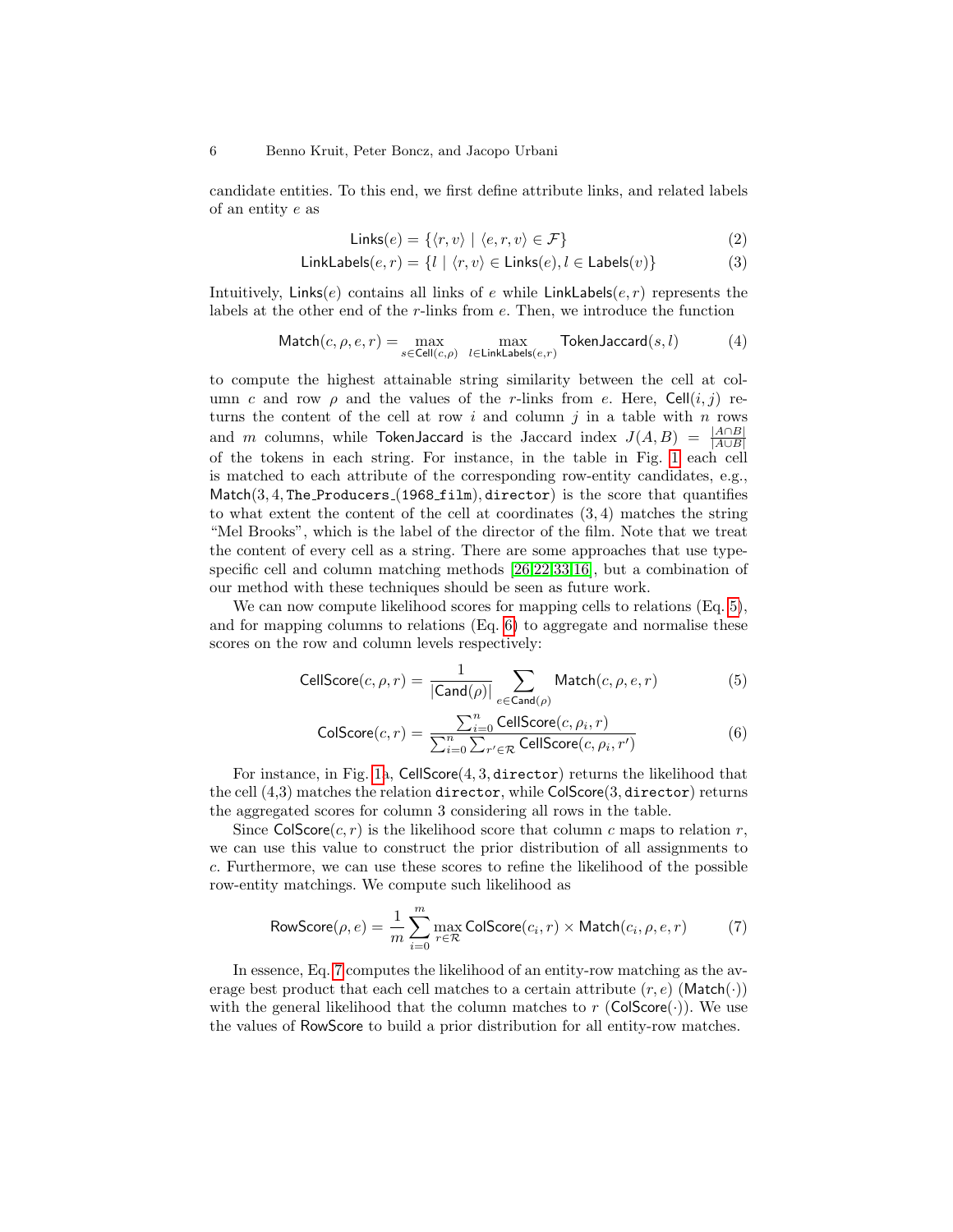#### 3.3 Step 3: Entity Similarity Scores

Both prior distributions computed with Eqs. [5](#page-5-0) and [6](#page-5-1) rely on the Jaccard Index. Thus, they are distributions which are ultimately built on the string similarities between the strings in the cells and the entities' labels. We use these scores to compute similarity scores between pairs of candidate entities across the rows. In the next step, we will use these similarities to compute better entity-row likelihood scores than the ones of Eq. [7.](#page-5-2)

First, we weigh all links  $\langle r, v \rangle$  depending on their popularities across the entities in the table and the corresponding prior of the assignments that use them. To this end, we define the function LinkTotal as

$$
\text{LinkTotal}(r, v) = \sum_{i=0}^{n} \max_{e \in \text{Cand}(\rho_i)} \text{RowScore}(\rho_i, e) [\langle r, v \rangle \in \text{Links}(e)] \tag{8}
$$

where  $[x]$  returns 1 if x is true or 0 otherwise. Note that since RowScore returns a value between 0 and 1,  $\text{LinkTotal}(\cdot)$  returns n in the best case.

Then, we represent the coverage and saliency of  $\langle r, v \rangle$  by normalising the value  $\text{LinkTotal}(r, v)$  with respect to the table and the KG:

$$
\text{Cover}(r, v) = \frac{\text{LinkTotal}(r, v)}{\sum_{i=1}^{n} [\langle r, v \rangle \in \cup_{e \in \text{Cand}(\rho_i)} \text{Links}(e)]}
$$
(9)

$$
\text{Salience}(r, v) = \frac{\text{LinkTotal}(r, v)}{|\{e \in \mathcal{E} \mid \langle r, v \rangle \in \text{Links}(e)\}|}
$$
(10)

Intuitively, Cover( $\cdot$ ) computes the popularity of  $\langle r, v \rangle$  among the rows of the table, while Salience( $\cdot$ ) considers all entities in K. We combine them as

<span id="page-6-0"></span>
$$
LinkScore(r, v) = Cover(r, v) \times Salience(r, v)
$$
\n(11)

so that we can rank the attributes depending both on their coverage within the table and popularity in the KG. This combination allows us to give low ranks to attributes, like  $\langle$ **isA,Resource** $\rangle$ , which should not be considered despite their high coverage since they are not informative. In contrast, it can boost up the score of attributes with a medium coverage in case they have a high saliency.

Finally, we use the scores from Eq. [11](#page-6-0) to compute a similarity score between pairs of entities. We compute the similarity between entities  $e_1$  and  $e_2$  as

<span id="page-6-1"></span>
$$
EntitySimilarity(e_1, e_2) = \sum_{\langle r, v \rangle \in \text{Links}(e_1) \cap \text{Links}(e_2)} \text{LinkScore}(r, v) \tag{12}
$$

### 3.4 Step 4: Disambiguation

Now, we compute which are the row-entity assignments which maximise the coherence in the table, i.e., maximise the similarity between the entities. These assignments are determined using Loopy Belief Propagation (LBP) [\[21\]](#page-17-12).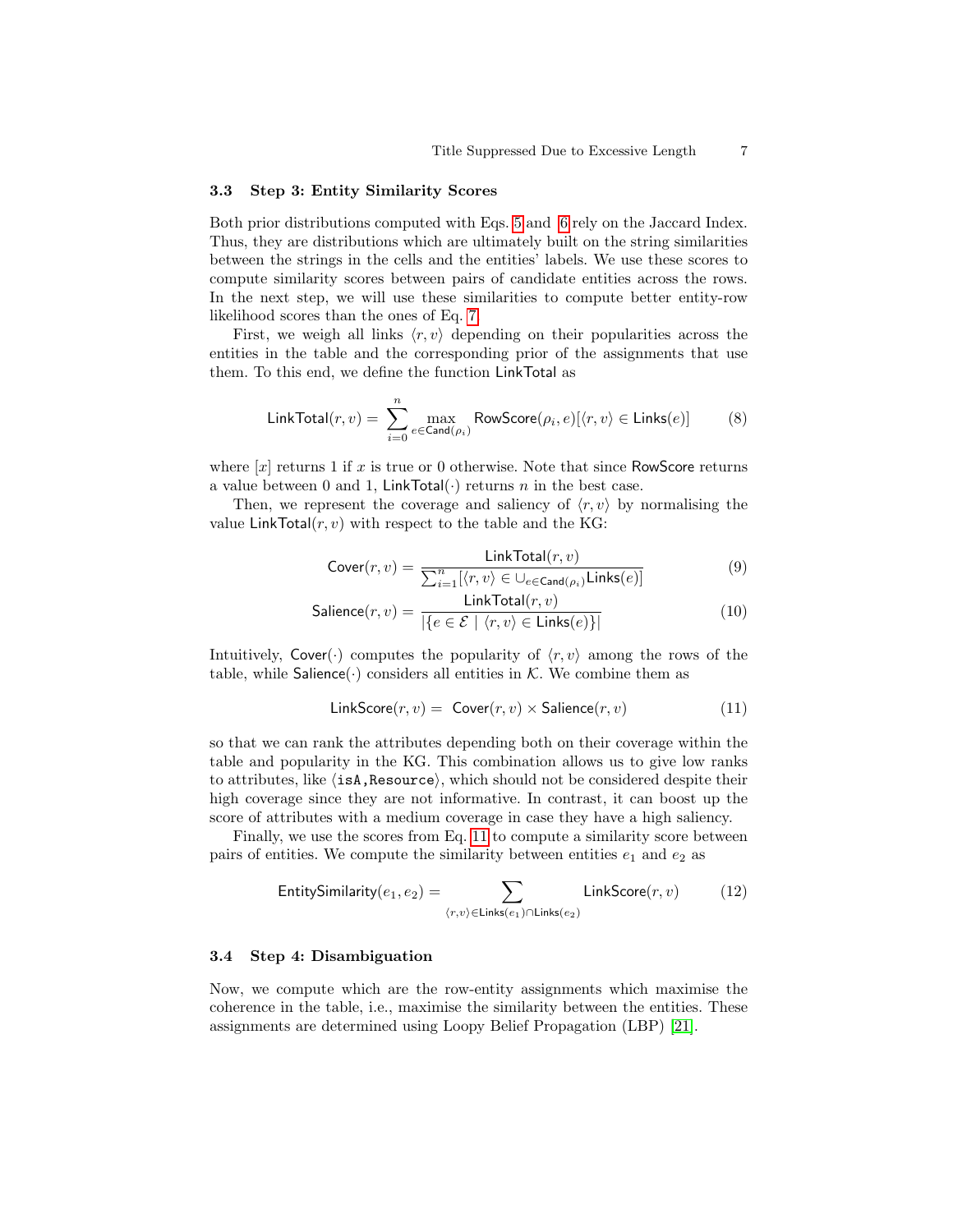We model each row-entity prediction as a categorical random variable, for which the label score  $RowScore(\rho, e)$  is the prior distribution (Fig. [1d](#page-3-0)1). For convenience, we can view these scores as a sparse matrix  $\bm{L}$  of size  $n \times |\mathcal{E}|$ . The variables are connected to each other with the edge potentials being defined by entity-entity similarities EntitySimilarity( $e_1, e_2$ ) (Fig. [1d](#page-3-0)2; equivalently represented by a matrix  $S$ ), which forms a complete graph. Since this graph has loops it is not possible to perform exact inference. Therefore we approximate it by executing LBP. Additionally, all our edge potentials are identical. This causes all nodes to receive identical information from each other. Instead of having separate messages for each node, we thus have a single vector-valued message that provides the belief updates for our nodes:

<span id="page-7-0"></span>
$$
q_e = \prod_{\rho=0}^n \sum_{e' \in \text{Cand}(\rho)} L_{\rho, e'} \times S_{e, e'} = \prod_{\rho=0}^n (\text{LS})_{\rho, e}
$$
 (13)

$$
C_{\rho,e} = L_{\rho,e} \times q_e \tag{14}
$$

where  $q_e$  indicates how similar entity  $e$  is to all weighted candidates of all rows, and  $C_{\rho,e}$  is the coherence score of entity e for row  $\rho$  (Figs. [1e](#page-3-0) and [1f](#page-3-0) respectively). Because the main operation consists of a single matrix multiplication, computation is fast and can be parallelized by standard matrix processing libraries.

LBP can be run for multiple iterations (in our case, replacing  $L_{\rho,e'}$  by  $C_{\rho,e'}$ ), but is not guaranteed to converge [\[21\]](#page-17-12). In fact, we observed that sometimes an excessive number of iterations led to suboptimal assignments. This occurred when the entity similarity scores (Eq. [12\)](#page-6-1) were not accurate due to missing attributes in the KG and ended up "overriding" the more accurate priors that were computed considering only label similarities (Eq. [7\)](#page-5-2) when they are combined in the following step. From our experimental analysis, we observed that in the overwhelming majority of the cases a single iteration of LBP was enough to converge. Therefore, we apply Eq. [14](#page-7-0) only once without further iterations.

As we can see from Eq. [14,](#page-7-0) the selection of the entity for row  $\rho$  relies on two components,  $\boldsymbol{L}$  and  $\boldsymbol{q}$ : The first takes into account to what extent the entity label matches the label of candidate entities and to what extent the labels of the attributes matches with the remaining cell values. The second considers the coherence, i.e., the mappings that maximise the similarity between the entities.

Finally, we disambiguate rows by choosing the highest-rated candidate  $\hat{e}_{\rho} =$  $argmax_e C_{\rho,e}$ . Then, we re-calculate ColScore $(c, r)$  with the updated set of candidates containing only the predicted entity  $\text{Cand}(\rho) = {\hat{e}_{\rho}}$  and disambiguate columns by choosing the highest scoring relation  $\hat{r}_c = \argmax_r \text{ColScore}(c, r)$ . After this last step is computed, our procedure has selected one entity per row and one relation per attribute column. In the next section, we discuss how we can extract triples from the table.

# <span id="page-7-1"></span>4 Slot-Filling

After the table is interpreted, we can extract partial triples of the form  $\langle s, r, ? \rangle$ where s are the entities mapped to rows and  $r$  are the relations associated to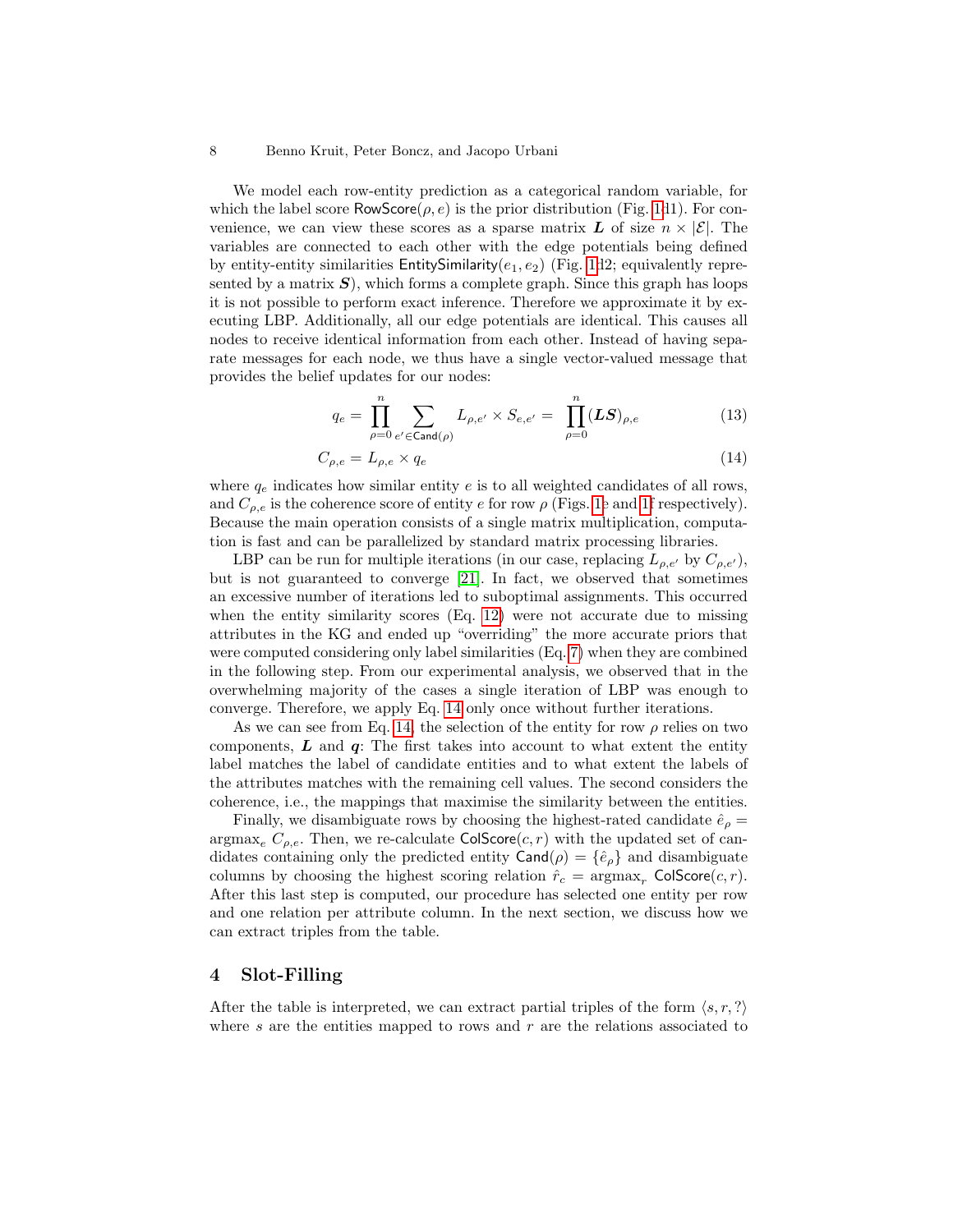columns. If the cell contains numbers or other datatypes (e.g., dates) that we can add the cell value to the KG as-is, but this is inappropriate if the content of the cell refers to an entity. In this case, we need to map the content of the cell to an entity in the KG.

The disambiguation of the content of a cell could be done by querying our label index precisely the same way as done in Sec. [3.1.](#page-4-0) However, this extraction is suboptimal since now we have available some context, i.e.,  $\langle s, r, ? \rangle$  that we can leverage to refine our search space. To this end, we can exploit techniques for predicting the likelihood of triples given the KG's structure, namely KG embeddings provided by the TransE algorithm [\[3\]](#page-16-4). Given in input  $e_i$ , i.e., the entity associated to row i and  $r_j$ , i.e., the relation associated to column j, our goal is to extract a fact of the form  $\langle e_i, r_j, x \rangle$  where entity x is unknown. We proceed as follows:

- 1. We query the label index with the content of  $\text{Cell}(i, j)$  as done for the computation of  $Cand(\cdot)$  in Sec. [3.1.](#page-4-0) This computation returns a list of entity candidates  $\langle e_1, \ldots, e_n \rangle$  ranked based on label string similarities.
- 2. For each candidate  $e_k \in \langle e_1, \ldots, e_n \rangle$ , we compute Rank $(k) = d(e_i + r_j, e_k)$ where  $d$  is the distance measure used to compute the TransE embeddings (we use the  $L_1$  norm), and  $e_i, r_j, e_k$  are the TransE vectors of  $e_k, r_j, e_i$  respectively.
- 3. We return  $\langle e_i, r_j, e_k \rangle$  where  $e_k$  is the entity with the lowest Rank $(k)$ , i.e, has the closest distance hence it is the triple with the highest likelihood score.

# 5 Evaluation

We implemented our method into a system called TAKCO (TAble-driven KG COmpleter). The code is available online[3](#page-8-0) .

Our implementation uses two additional systems:  $Trident<sup>4</sup>$  $Trident<sup>4</sup>$  $Trident<sup>4</sup>$ , an in-house triple store to query the KG; and *Elasticsearch 6.4.2*, a well-known system used for building and querying the label index. Moreover, we reimplemented the TransE algorithm for creating the KG embeddings. Since our KGs contain millions of nodes and edges, we parallelized the learning using Hogwild! [\[24\]](#page-17-15) (we empirically verified that this form of parallelism does not affect the quality of the embeddings).

Baselines. Since our goal is to extract novel facts from tables, we considered existing systems that perform slot-filling as baselines. In particular, we consid-ered the systems T2K MATCH [\[26\]](#page-17-11) and TABLEMINER+ [\[33\]](#page-17-4) because of their state-of-the-art results. There are other systems that implement only parts of the pipeline, for instance entity disambiguation (see Section [6](#page-14-0) for an overview). An important system in this category is TabEL [\[2\]](#page-16-5), which exploits co-occurrences of anchor links to entity candidates on Wikipedia pages for predicting a coherent set of entities. Although such system can potentially return better performance

<span id="page-8-0"></span> $^3$  <https://github.com/karmaresearch/takco>

<span id="page-8-1"></span><sup>4</sup> <https://github.com/karmaresearch/trident>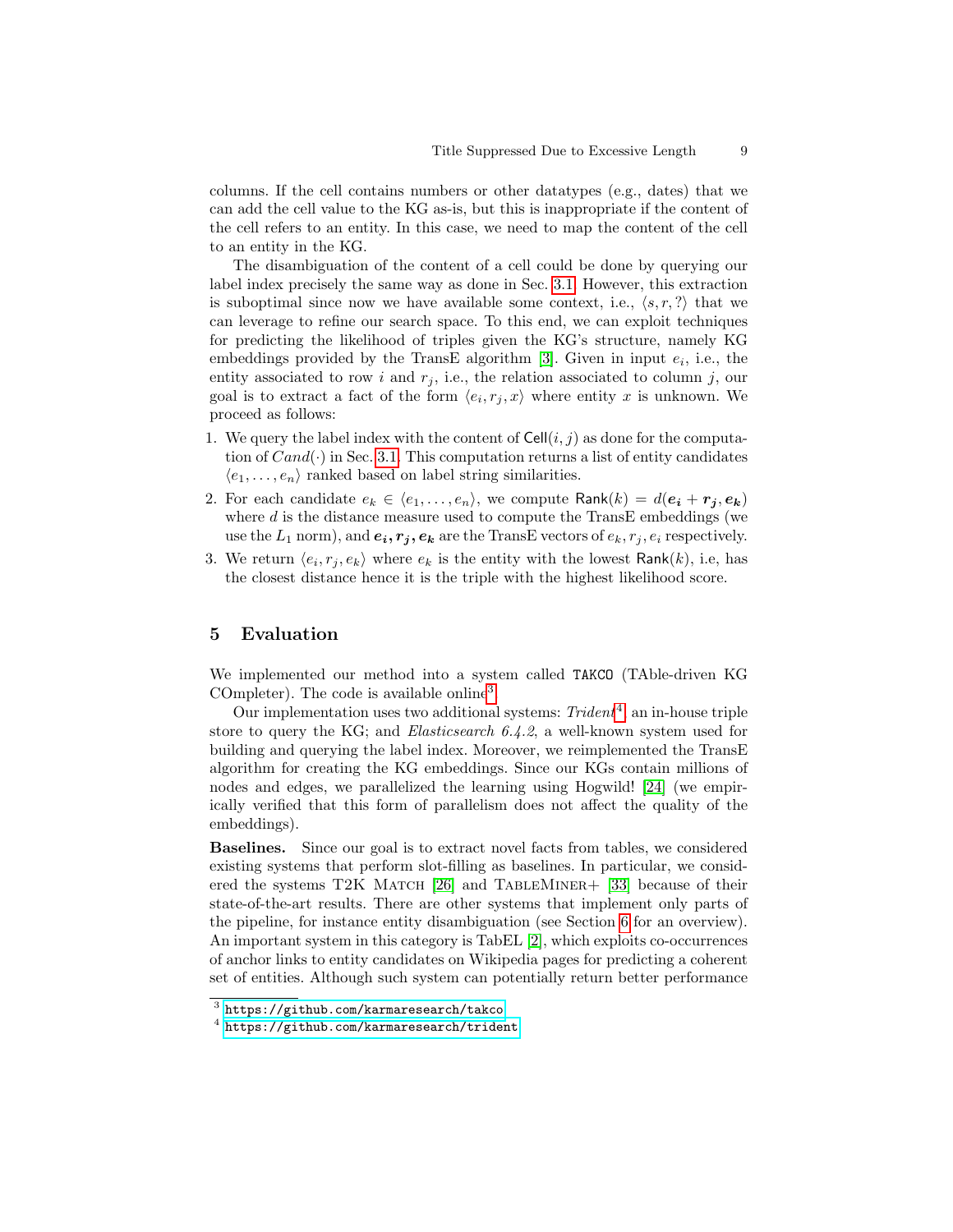on entity disambiguation, we did not include it in our analysis due its reliance on additional inputs. A comparison between the performance of our method for the subtask of entity disambiguation, and more specialized frameworks like TabEL should be seen as future work.

The system T2K MATCH implements a series of matching steps that match table rows to entities, using similarities between entity property values and the table columns. The TableMiner+ system consists of two phases that are alternated until a certain confidence level has been reached. Note that these approaches primarily focus on table interpretation. In contrast, we provide an endto-end system which considers also the operation of slot-filling.

The first system is designed to work with a specific subselection of DBpedia [\[1\]](#page-16-6) while the second system was originally built to use the Freebase API. We have performed some slight modifications to their source code so that we could perform a fair comparison. For  $T2K$  MATCH, we modified the system to be able to use an augmented set of candidates so that in some experiments we could measure precisely the performance of table interpretation. For TABLEMINER $+$ , we modified the system so that we could use different KGs without API access.

Knowledge Graphs. Our method can work with any arbitrary KG. We consider DB pedia (so that we could compare against  $T2K$  MATCH) which is a popular KGs created from Wikipedia and other sources. We use two versions of DBpedia: The first is the triple-based version of the tabular subset used by T2K Match. This is a subset of DBpedia from 2014 and we consider it so that we can perform an exact comparison. It contains 3.4M entities and 28M facts. Additionally, we also use the latest version of the full KG (version 2016- 10). The full DBpedia contains 15M entities (including entities without labels and redirected entities) and 110M facts. Finally, we compare our performance using Wikidata ("truthy" RDF export, acquired on Oct 2018), which has 106M entities and 1B facts. For evaluation, we map the gold standard to Wikidata using owl:sameAs links from DBpedia.

Testsets. To the best of our knowledge, there are two openly available datasets of tables that have been annotated for the purpose of table interpretation. The first one is the T2D dataset [\[26\]](#page-17-11), which contains a subset of the WDC Web Tables Corpus – a set of tables extracted from the CommonCrawl web scrape<sup>[5](#page-9-0)</sup>. We use the latest available version of this dataset (v2, released 2017/02). In our experiments, we disregarded tables without any annotation. The resulting dataset contains 238 entity tables with 659 column annotations and 26106 rowentity annotations. Throughout, we refer to this dataset as  $T2D-v2$ .

The second dataset is Webaroo, proposed by [\[16\]](#page-17-2). Tables in this dataset were annotated with entities and relations in YAGO. While these tables are a less varied sample of the ones in the T2D, they allow us to study the behaviour of the systems on a dataset with different annotations. This dataset contains 429 entity tables with 389 and 4447 column and row-entity annotations respectively. In order to test the performance of T2K MATCH with this dataset, we "ported"

<span id="page-9-0"></span> $^5$  <http://webdatacommons.org/webtables/>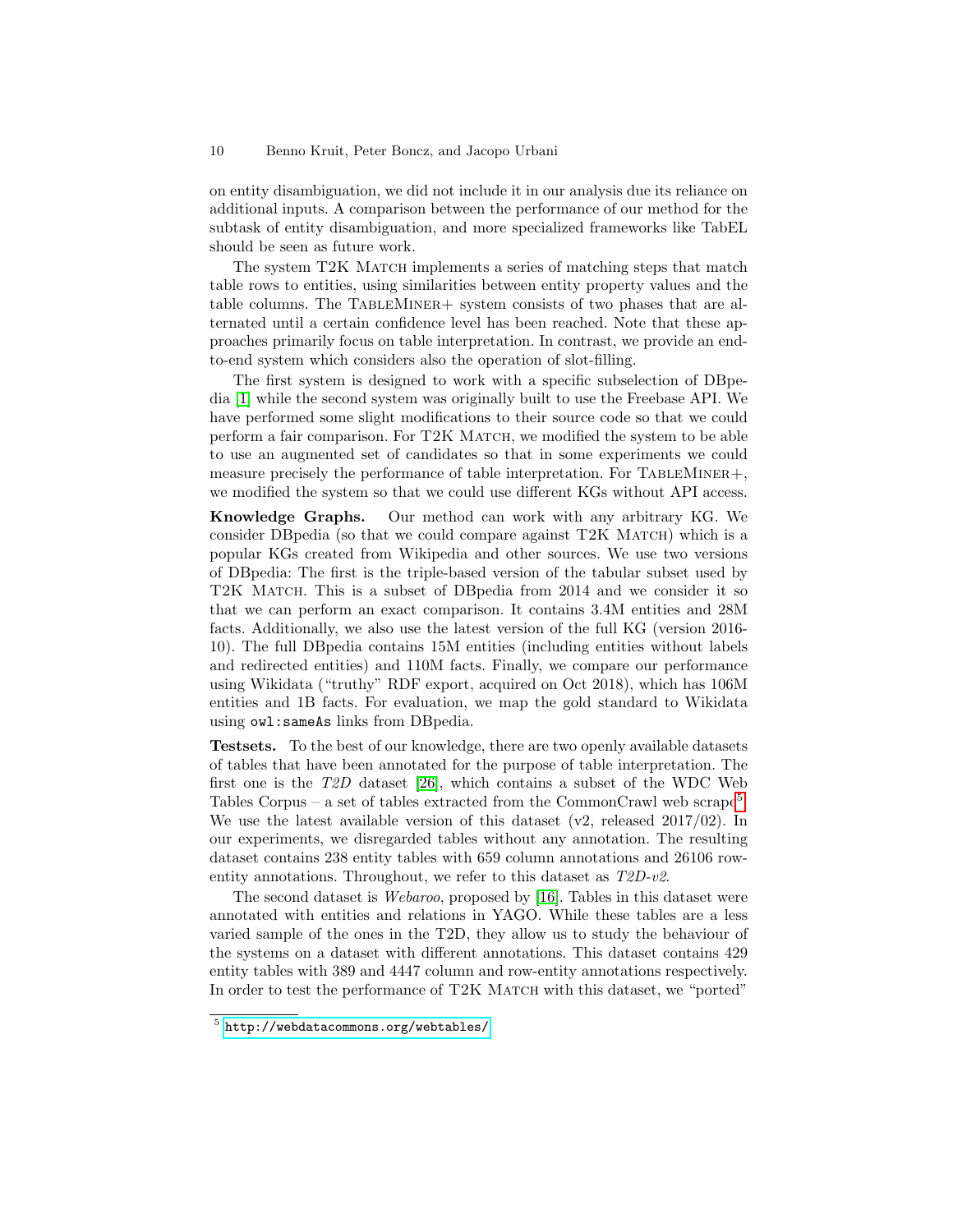the YAGO annotations to DBpedia using the Wikipedia links they refer to. Finally, we tested the scalability of our system by running it on a large set of Wikipedia tables [\[2\]](#page-16-5). Instructions to obtain these datasets are available in the code repository of our system.

<span id="page-10-0"></span>

(b) Performance tradeoff, Webaroo

| System                                      |                           | Pr. Re. $F_1$ | System                                                                                                 | Pr. Re. $F_1$ |  |
|---------------------------------------------|---------------------------|---------------|--------------------------------------------------------------------------------------------------------|---------------|--|
| T2KMatch                                    | .94 .73 .82               |               | T2KMatch                                                                                               | .88 .55 .67   |  |
| TableMiner+                                 | $.96 \quad .68 \quad .80$ |               | $TableMiner+$                                                                                          | .85 .51 .63   |  |
| Ours $(T2K \text{ candidates})$ .88 .72 .79 |                           |               | Ours $(T2K \text{ candidates})$ .74 .58 .65                                                            |               |  |
| 0.83. Qurs (DB pedia subset) .90.           |                           |               | Ours (DB pedia subset) $.72$ $.59$ $.65$                                                               |               |  |
| 0urs (Full DBpedia) .92 .86 .89             |                           |               | Ours (Full DBpedia) 38 .84 .86                                                                         |               |  |
| 84. 82. 84. Ours (Wikidata)                 |                           |               | 71. 71. 77. 77. 71.                                                                                    |               |  |
|                                             |                           |               | $\lambda$ ) is the contract of $\lambda$ ) is the contract of $\lambda$ ) is the contract of $\lambda$ |               |  |

(c) Row-entity evaluation, T2D-v2

(a) Performance tradeoff, T2D-v2

(d) Row-entity evaluation, Webaroo

Fig. 2: Row-entity evaluation scores and precision-recall tradeoff for the T2D $v2$  and Webaroo datasets (the isolines of constant  $F_1$  score are shown in grey). Precision, recall, and  $F_1$  are calculated at the threshold of maximum  $F_1$ .

#### 5.1 Table Interpretation

We evaluate the performance of determining the correct row-entity assignments, which are the key output for table interpretation. Fig. [2b](#page-10-0),d and Fig. [2a](#page-10-0),c report a comparison of the performance of our method against the baselines. We measure the precision/recall tradeoff (obtained by altering the threshold value for accepting mappings), and precision, recall, and  $F_1$  (shown at the threshold of maximum  $F_1$ ) on all predictions. The precision decreases whenever a system makes a wrong prediction while the recall is affected when no entity is selected. Not predicting a match for a row can have several causes: the candidate set for that row might have been empty, the annotated entity might not have been in the KG (this occurs when we use a subset), or when all candidates have been pruned away during the interpretation (this occurs with the baselines).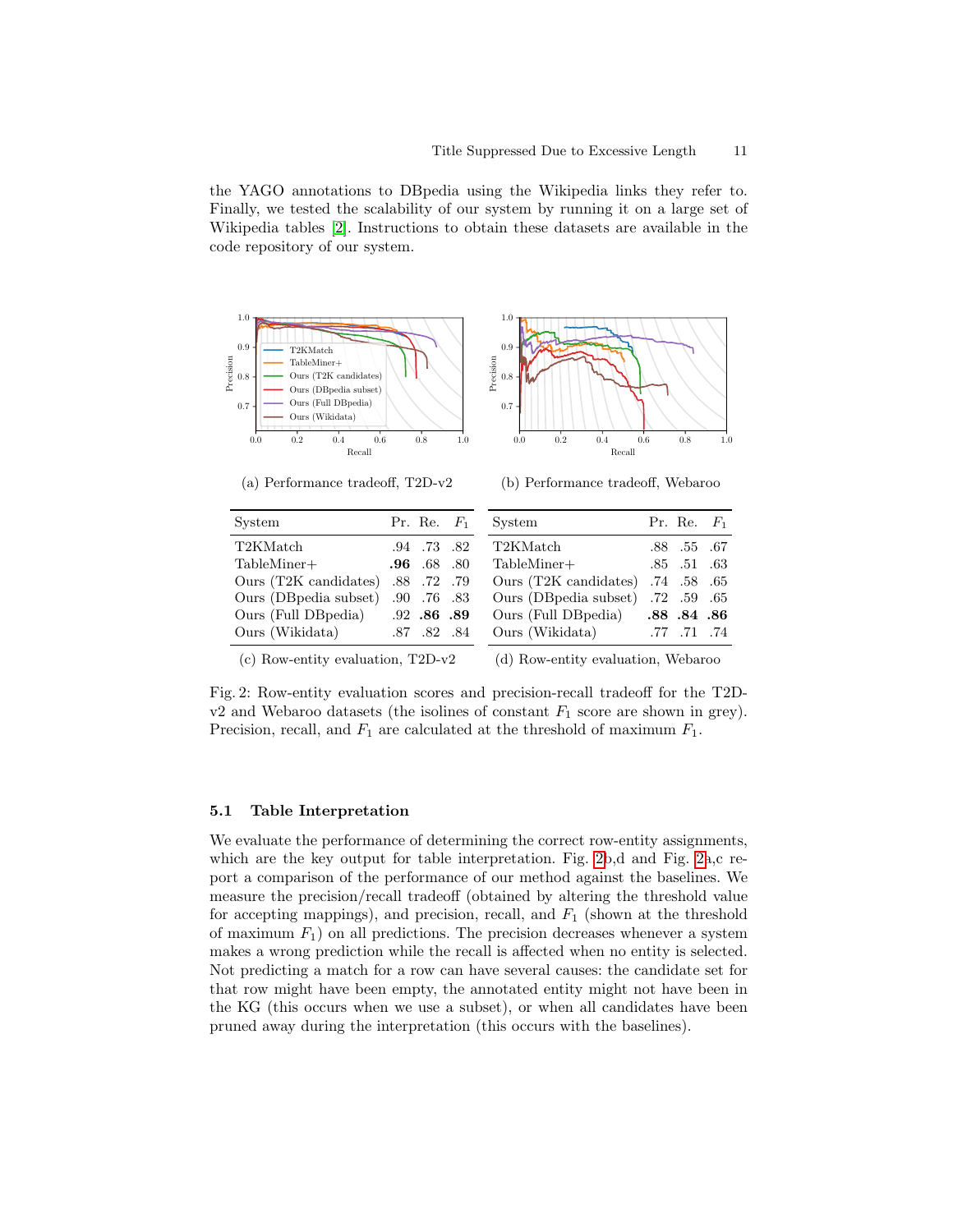<span id="page-11-0"></span>

| System                                                                                                    | Pr. Re. $F_1$ |  |
|-----------------------------------------------------------------------------------------------------------|---------------|--|
| Only explicit labels<br>$Explicit + disambiguations$ .84 .79 .81<br>Expl. + disamb. + redir. $.92$ .86.89 | .85 .69 .76   |  |

Fig. 3: Row-entity evaluation scores and precision-recall tradeoff of our approach given different label sources, on T2D-v2.

In these experiments, we configured our system with three different settings: First, we use the same KG and the candidates (i.e., the output of  $Cand(\cdot)$ ) used by the other two systems. We refer to this setting as "T2K candidates". Then, we use the KG subset used by T2K MATCH in our own label index and disambiguation ("DBpedia subset"). Finally, we use our own candidate set generation and full KG ("Full DBpedia"). By evaluating the performance of our method with these settings, we can compare the performance of our approach given the limitations of the inputs that the other systems face.

From the results reported in the figures, we can make a few considerations. First, our method returns a comparable recall but an inferior precision than the baselines if we use the set of candidates from  $T2K$  MATCH, but is able to match its performance in terms of  $F_1$  when using the same KG. However, the baselines are limited with respect to KGs. In fact, T2K MATCH requires that DBpedia is translated into a tabular format while our method does not have this restriction. If our method is configured to use the full DBpedia KG, then it returns the highest recall with only a small loss in terms of precision. This translates in a significantly higher  $F_1$  score than the best of the baselines. These are positive results since a high recall is important for extracting novel facts.

While the precision of our system is low in the limited-input setting, many of the errors that it makes are due to problems with the candidate set and the KG. Therefore, we evaluated a scenario (not shown in the figures of this paper) in which we artificially expanded the candidate set to always include the gold standard. This means we are artificially making use of a "perfect" candidate index. Even with this addition, T2K MATCH is unable to use these candidates for prediction and returns the same results. In contrast, manually adding them to our system leads to both a notably higher recall and precision.

This indicates that our method is sensitive to the candidate generation, i.e., to the very first selection of candidates using the index label. To evaluate how our system behaves with richer label indices, we evaluated our method on T2Dv2 with three different label indices. The first index only uses the explicit labels of the entities. The second one includes also the labels that we obtain from redirect pages in Wikipedia. The third one adds also the labels we obtain from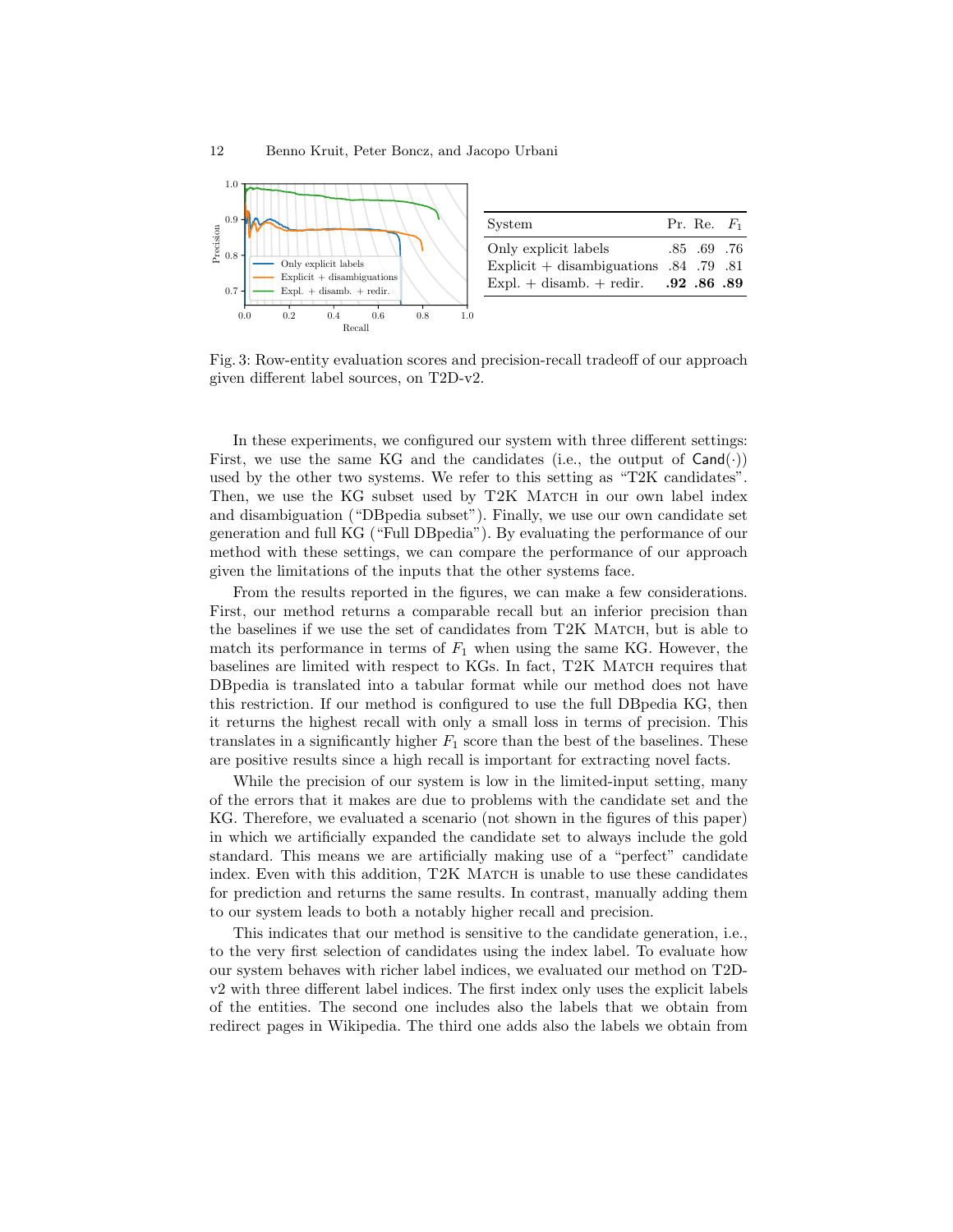<span id="page-12-0"></span>the disambiguation pages. The results of this experiment are reported in Fig. [3.](#page-11-0) As we can see from these results, including more labels per entity significantly improves both the precision and recall of our system.

| System                         | Redundant |                           |                            | Novel         |                     |       |  |
|--------------------------------|-----------|---------------------------|----------------------------|---------------|---------------------|-------|--|
|                                |           | Pr. Re.                   |                            |               | $F_1$   Pr. Re.     | $F_1$ |  |
| T2KMatch                       |           | .84 .82                   |                            |               | $.83$   $.76$ $.66$ | .71   |  |
| $TableMiner+$                  |           | <b>86</b> .73 .79 .73 .56 |                            |               |                     | .63   |  |
| Ours (T2K candidates) $  .81$  |           |                           | $.84$ $.83$ $.61$ $.71$    |               |                     | .66   |  |
| Ours (DB pedia subset) $ $ .83 |           |                           | $.90 \t .86 \t .59 \t .76$ |               |                     | .66   |  |
| Ours (Full DBpedia)            | $.83\,$   | .96                       |                            | $.89 \pm .70$ | $.83\,$             | - .76 |  |

|  | (a) The scores for extracting novel and redundant triples from  |  |  |  |
|--|-----------------------------------------------------------------|--|--|--|
|  | T2D-v2, measured at the acceptance threshold of maximum $F_1$ . |  |  |  |



(b) The precision-recall tradeoff curve on T2D-v2.

Fig. 4: The novel and redundant precision-recall tradeoff for the T2D-v2 dataset (in gray, the isolines of constant  $F_1$  score). Unlike the experiments in the previous figures, here the bias towards extracting known (redundant) facts is made explicit and we focus on finding novel KG facts in web tables.

### 5.2 Measuring Redundancy

Current systems (e.g., [\[26](#page-17-11)[,33\]](#page-17-4)) were evaluated against a set of manual annotations, and scored on the individual subtasks of table interpretation. Such evaluation did not consider the novelty of facts that the system has extracted. In other words, no difference was made between predictions of already known facts or new knowledge, but this difference is important in our context. In order to fill this gap, we need to distinguish between these cases when measuring performance.

Given in input a KG  $\mathcal{K} = (\mathcal{E}, \mathcal{R}, \mathcal{F})$ , an extraction technique like ours is expected to yield a new set of predicted facts  $\mathcal{F}_P$  over  $\mathcal E$  and  $\mathcal R$  from an input source like web tables. If we have gold standard table annotations, we can generate another set of facts  $\mathcal{F}_G$  and use them for evaluating how many facts in  $\mathcal{F}_P$ are correct. Note that both  $\mathcal{F}_P$  and  $\mathcal{F}_G$  might contain facts that are either in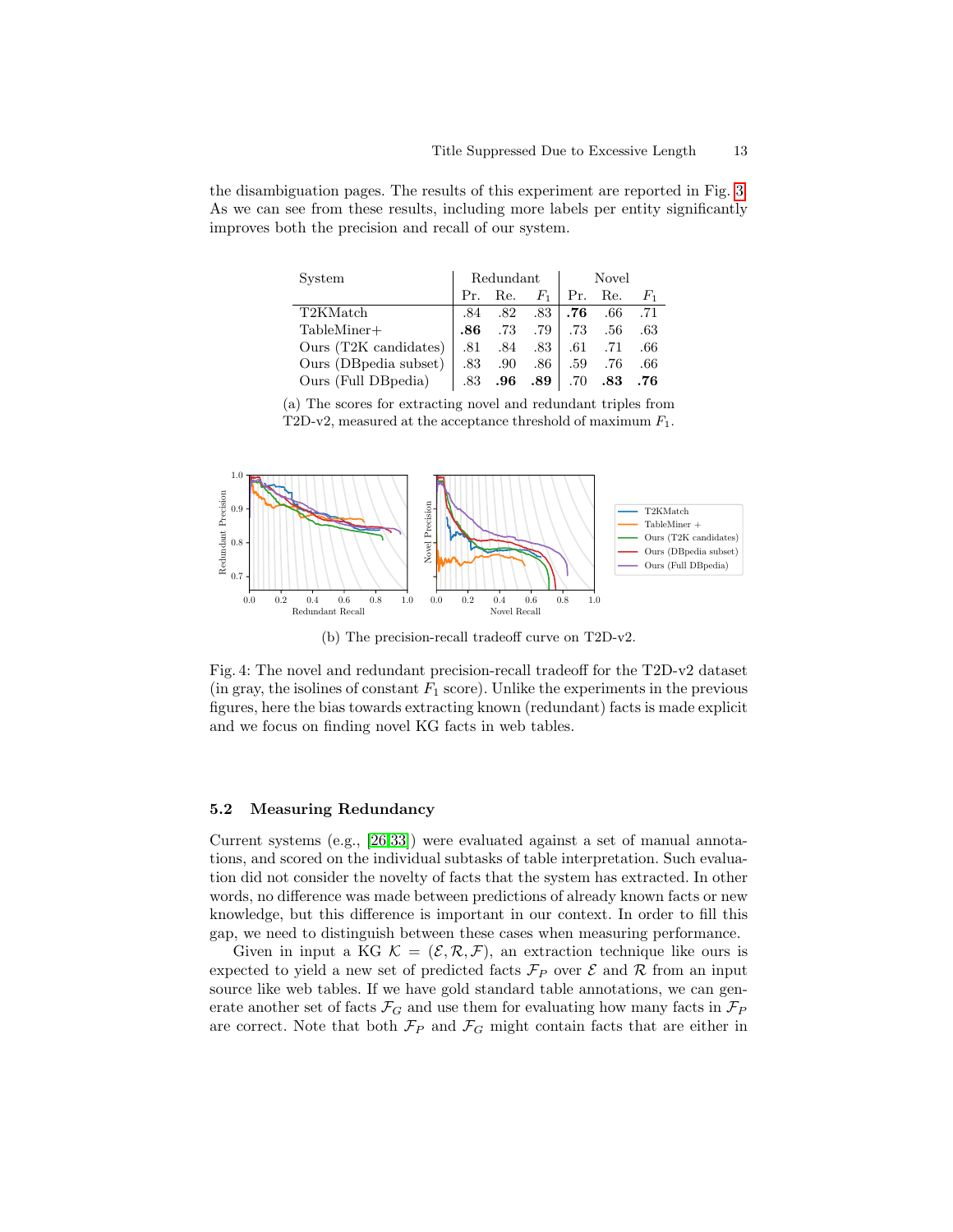$\mathcal F$  or not. So far, current techniques have been evaluated w.r.t. the set of true positives  $\mathcal{F}_G \cap \mathcal{F}_P$  (correctly extracted facts) and false negatives as  $\mathcal{F}_G \setminus \mathcal{F}_P$ (valid facts that were missed). These measures do not take the redundancy of the extracted facts into account, while the redundant information exceeds the novel information for benchmark datasets [\[14\]](#page-17-8).

In Fig. [4,](#page-12-0) we show the evaluation of the correctness of novel and redundant facts separately. Crucially, our system significantly outperforms the baselines with respect to the recall of novel facts, which is paramount to KG completion. In the tradeoff curve for novel triples (Fig. [4b](#page-12-0)), we also outperform the state-ofthe-art regarding precision for most threshold values.

### 5.3 Slot-filling

To test the scalability of our system, we have run it on all 1.6M tables in the Wikitable dataset. The first step concerns detecting entity tables with key columns that contain entity labels. This process returned 786K tables. Then, we proceeded with the retrieval of entity candidates. About 288K tables did not contain any entity in DBpedia, thus were discarded. The table interpretation process was launched on the remaining 498K tables. Our approach is trivially parallelizable, and runs in 391 ms per table on average.

<span id="page-13-0"></span>

| Ranking                         | Dataset               | $Prec@1 \text{ Prec@3}$ |              |
|---------------------------------|-----------------------|-------------------------|--------------|
| Only Label Index (TF-IDF score) | Wikitable             | 0.37                    | 0.42         |
| $Labels + Embeddings (TransE)$  | $T2D-v2$<br>Wikitable | 0.24<br>0.61            | 0.31<br>0.72 |
|                                 | $T2D-v2$              | 0.62                    | 0.74         |

Table 1: Precision of slot-filling with/out KG embeddings, calculated on redundant extractions.

From these tables, we extracted 2.818.205 unique facts for 1.880.808 unique slots of the form  $\langle s, r, ? \rangle$ . Of those slots, 823.806 already contain at least one entity o in the KG. However, we do not know whether our extractions are redundant, or t represents a new extraction that should be added to the existing ones in the KG. To determine the novelty, we queried the label index for every extracted fact and discovered that in 307.729 cases the labels were matching. We can assume these extracted facts to be redundant. From these numbers, we conclude that our extraction process has produced about 1.6M extractions for which we have no evidence of redundancy and thus can be considered as novel. A manual analysis over a sample confirmed this conclusion.

Finally, we evaluated the effectiveness of our procedure for re-ranking the extractions using the KG embeddings on the Wikitable and T2D-v2 datasets. To this end, we compare the naïve index-based ranking obtained by simply picking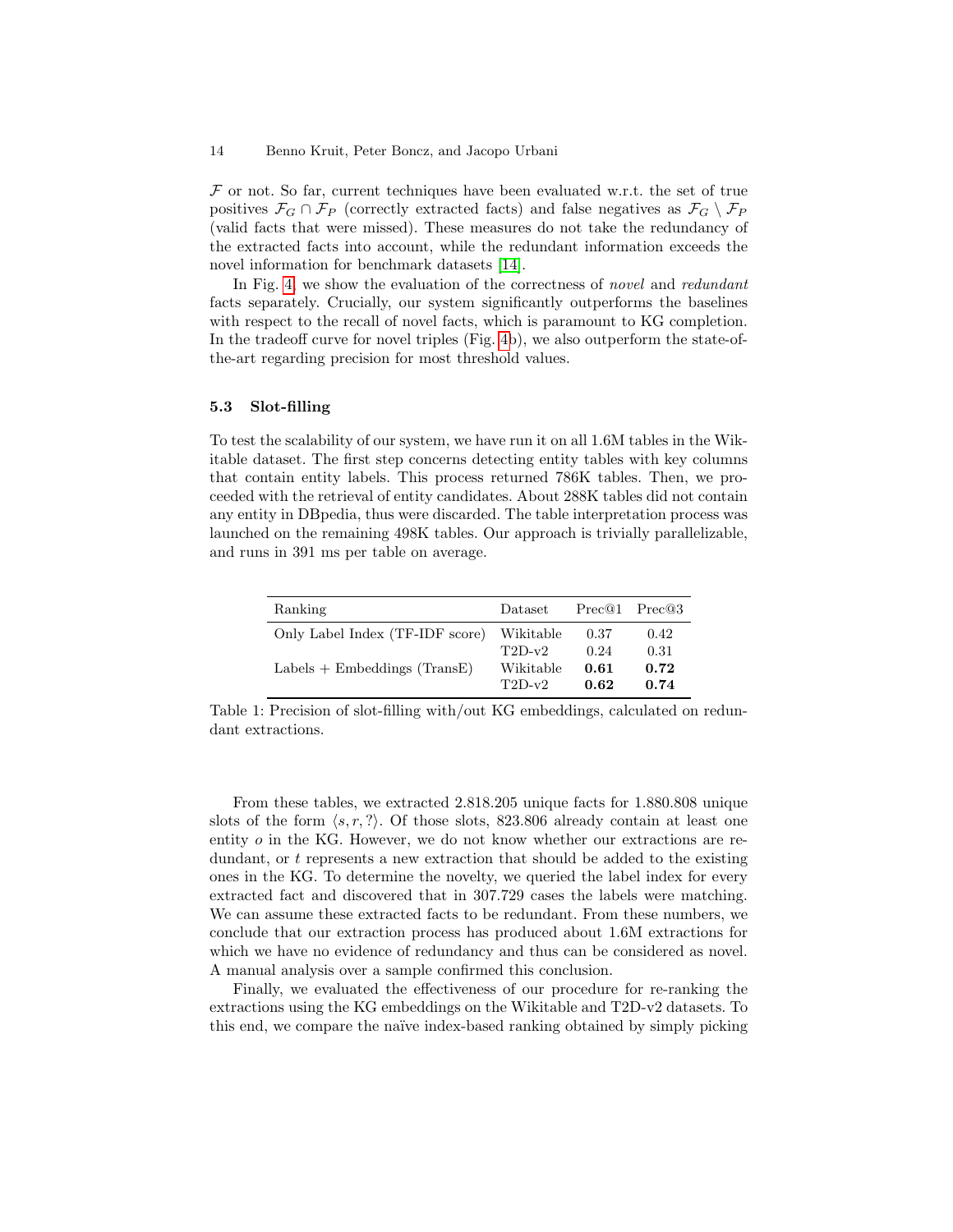the top result returned from the label index against our strategy or re-ranking considering the distance of the corresponding embeddings (Sec. [4\)](#page-7-1). We chose to measure the precision for the first or top-3 ranked candidates since this is a standard metric used to evaluate the performance of link prediction [\[20\]](#page-17-13).

Since we need to know the correct entity, we restricted this analysis to the redundant extractions (i.e., the ones already in the KG) and disregarded the novel ones. Tab. [1](#page-13-0) reports the results both when we consider only the best result and the top three. We see that that our embedding-based ranking outperforms the index-based ranking in both cases, and predicts the correct entity at the top of the ranking in 61% of the time, compared to 37% for the Wikitable dataset. Moreover, the relatively low results obtained with the index-based ranking strategy indicate that labels are in general not reliable for disambiguating attributes.

### <span id="page-14-0"></span>6 Related Work

The first system for interpreting web tables was introduced by Limaye et al. [\[16\]](#page-17-2). The system uses a probabilistic graphical model that makes supervised predictions based on a large number of features. Subsequent work approached the problem with a task-specific knowledge graph [\[30,](#page-17-10)[31\]](#page-17-16) and sped up predictions by limiting the feature set [\[17\]](#page-17-5) or using distributed processing [\[10\]](#page-16-7). Others used an entity label prior from hyperlinks on the web [\[2\]](#page-16-5), and interpreted tables in limited domains [\[23\]](#page-17-17).

A separate family of table interpretation systems limit themselves to attribute matching. The simplest approaches perform string similarities between the column headers and relation names or cell values and entity labels [\[8\]](#page-16-8). When no overlap between the table and KG can be assumed at all, the work at [\[22\]](#page-17-14) uses supervised models based on features of the column header and cell values. Some approaches focus on matching tables to relation from Open Information Extraction [\[30,](#page-17-10)[31\]](#page-17-16) or exploit occurrences of cell value pairs in a corpus of text [\[28](#page-17-7)[,5\]](#page-16-9), and others perform supervised learning [\[22,](#page-17-14)[9\]](#page-16-1). While several approaches have been proposed that are limited to entity linking [\[7,](#page-16-10)[2\]](#page-16-5), the focus of our work is to optimize table interpretation for novel fact extraction.

The systems evaluated in this paper are designed for open-domain table interpretation. In closed-domain settings, assumptions can reduce the redundancy of extractions. For example, the work of [\[23\]](#page-17-17) models the incompleteness in the domain subset of the KG by estimating class probabilities based on relations between entities, which the limited domain makes tractable. The systems of [\[31\]](#page-17-16) and [\[30\]](#page-17-10) use a probabilistic KG created from a web corpus for supporting table search. This type of KG offers many strategies for improving the recall of new knowledge because it allows for an explicit model of low-confidence facts.

Several models use large web text corpora in addition to the information from the KG. The work by Bhagavatula et al. [\[2\]](#page-16-5) uses the anchor text of hyperlinks on the web to create a prior for instance matching that takes the popularity of entities into account. Additionally, it exploits co-occurrences of anchor links to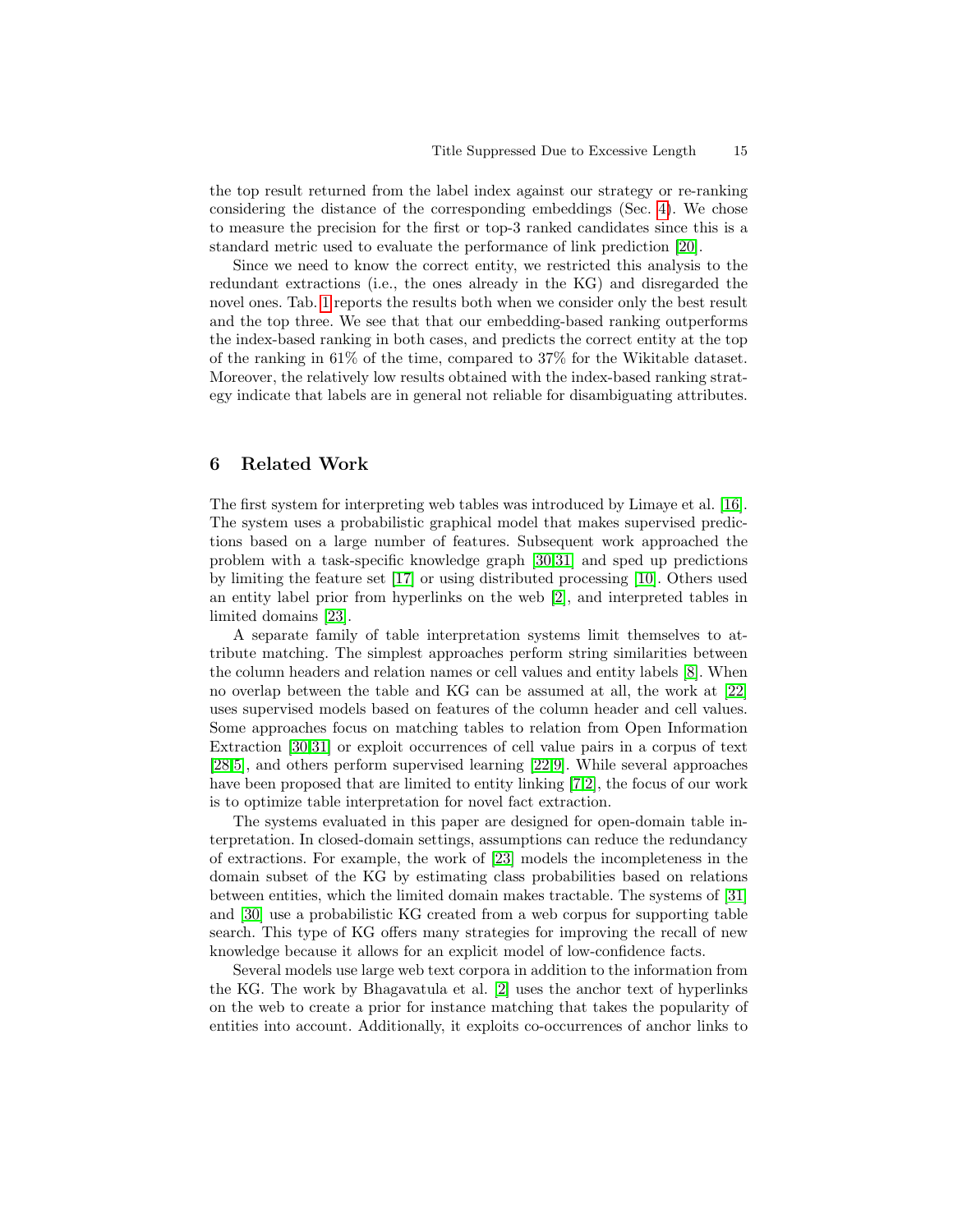entity candidates on Wikipedia pages for predicting a coherent set of entities. The work of [\[28\]](#page-17-7) creates a set of syntactic patterns from the ClueWeb09 text corpus featuring entities from relations in the KG. Given query pairs of entities from tables, the syntactic patterns from text featuring the query pair are matched to the patterns in the set. A probabilistic model then allows for the prediction of relations from the KG. A similar approach is taken by [\[5\]](#page-16-9), who use a language model instead of extracted syntactic patterns. This approach queries a search engine with the entity pair, and classify the text that occurs between the entity mentions. A separate direction is the matching of numeric columns, either with metrics for numeric distribution similarity [\[19\]](#page-17-18) or sophisticated ontologies of quantities and statistical models [\[12\]](#page-16-2).

The survey at [\[13\]](#page-16-11) discusses approaches and challenges to the slot filling task in the context of textual information extraction. Most systems use distant supervision for textual pattern learning, and some employ cross-slot reasoning to ensure the coherence of multiple extracted values. Recently, work on Universal Schemas by Riedel et al. [\[25\]](#page-17-19) has allowed the joint factorisation of textual extractions and KB relations and this boosts slot-filling precision.

In the field of data fusion, systems explicitly aim for high recall and use a post-processing filter to improve precision. In [\[18\]](#page-17-6), the extracted facts are filtered using machine learning models, and in [\[6\]](#page-16-12) they are filtered using a sophisticated statistical model of the KG. In [\[27\]](#page-17-3), the system of [\[26\]](#page-17-11) is used to interpret a large collection of web tables, after which the extracted facts are filtered using several strategies. However, only 2.85% of web tables can be matched, which is attributed to a topical mismatch between the tables and the KG.

### 7 Conclusion

We investigate the problem of extending KGs using the data found in Web tables. Existing approaches have focused on overall precision and recall of facts extracted from web tables, but it is important for the purpose of KG completion that the extraction process returns as many (correct) novel facts as possible.

We developed and evaluated a new table interpretation method to counter this problem. Our method uses a flexible similarity criterion for the disambiguation of entity-row matches, and employs a PGM to compute new likelihood scores depending on how the various candidates are similar to each other to maximise the coherence of assignments. Because it combines the syntactic match between the tables and the KG with the coherence of the entity predictions, it can confidently predict more candidates for which the attributes in the table are not yet in the KG. Consequently, it extracts more novel facts for KG completion. For the task of slot-filling, we introduced a novel approach for attribute disambiguation based on KG embeddings, which outperforms a naive label-based approach.

We compared our method to two state-of-the art systems, and performed an extensive comparative evaluation on multiple knowledge bases. Our evaluation shows that our system achieves a higher recall during the interpretation process,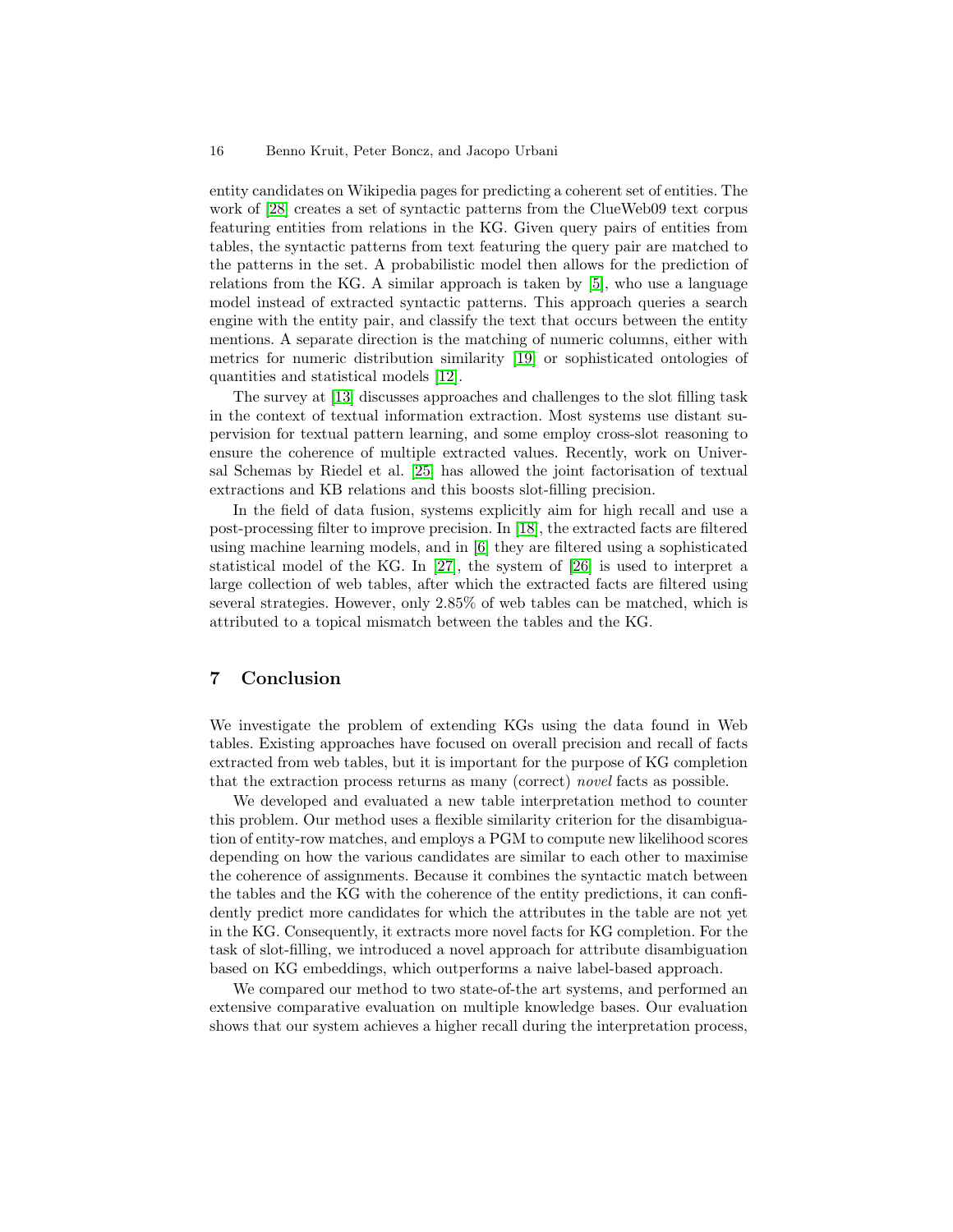which is necessary to extract novel information. Furthermore, it is able to extract more (correct) facts that are not yet in the KG.

Interesting directions for future work include the development of extensions for tables where the entity is identified by multiple columns or where rows do not necessarily describe entities. In particular, the heuristics for determining the key column of the table (and whether such a column is present) would need to be replaced by a model that reliably detects the type of table. Moreover, the inclusion of external sources can be useful to extract more novel information from the table. Finally, despite the remarkable work by different research teams to produce good benchmark datasets, there is still the need for larger and more diverse benchmarks to further challenge the state-of-the-art.

# References

- <span id="page-16-6"></span>1. Auer, S., Bizer, C., Kobilarov, G., Lehmann, J., Cyganiak, R., Ives, Z.: Dbpedia: A nucleus for a web of open data. In: The semantic web, pp. 722–735. Springer (2007)
- <span id="page-16-5"></span>2. Bhagavatula, C.S., Noraset, T., Downey, D.: TabEL: Entity Linking in Web Tables. In: Proceedings of ISWC. pp. 425–441 (2015)
- <span id="page-16-4"></span>3. Bordes, A., Usunier, N., Garcia-Duran, A., Weston, J., Yakhnenko, O.: Translating Embeddings for Modeling Multi-relational Data. In: Proceedings of NIPS. pp. 2787–2795 (2013)
- <span id="page-16-0"></span>4. Cafarella, M., Halevy, A., Lee, H., Madhavan, J., Yu, C., Wang, D.Z., Wu, E.: Ten years of webtables. Proceedings of VLDB 11(12), 2140–2149 (2018)
- <span id="page-16-9"></span>5. Cannaviccio, M., Barbosa, D., Merialdo, P.: Towards Annotating Relational Data on the Web with Language Models. In: Proceedings of WWW. pp. 1307–1316 (2018)
- <span id="page-16-12"></span>6. Dong, X.L., Gabrilovich, E., Heitz, G., Horn, W., Lao, N., Murphy, K., Strohmann, T., Sun, S., Zhang, W.: Knowledge Vault: a Web-scale Approach to Probabilistic Knowledge Fusion. In: Proceedings of KDD. pp. 601–610 (2014)
- <span id="page-16-10"></span>7. Efthymiou, V., Hassanzadeh, O., Rodriguez-Muro, M., Christophides, V.: Matching Web Tables with Knowledge Base Entities: From Entity Lookups to Entity Embeddings. In: Proceedings of ISWC. pp. 260–277 (2017)
- <span id="page-16-8"></span>8. Efthymiou, V., Hassanzadeh, O., Sadoghi, M., Rodriguez-Muro, M.: Annotating Web Rables Through Ontology Matching. In: Proceedings of OM at ISWC. pp. 229–230 (2016)
- <span id="page-16-1"></span>9. Ermilov, I., Ngomo, A.C.N.: TAIPAN: Automatic Property Mapping for Tabular Data. In: Proceedings of EKAW. pp. 163–179 (2016)
- <span id="page-16-7"></span>10. Hassanzadeh, O., Ward, M.J., Rodriguez-Muro, M., Srinivas, K.: Understanding a Large Corpus of Web Tables Through Matching with Knowledge Bases: an Empirical Study. In: Proceedings of OM at ISWC. pp. 25–34 (2015)
- <span id="page-16-3"></span>11. Hayes, P.: RDF Semantics. W3C Recommendation. Available at http://www.w3.org/TR/rdf-mt/ (2004)
- <span id="page-16-2"></span>12. Ibrahim, Y., Riedewald, M., Weikum, G.: Making Sense of Entities and Quantities in Web Tables. Proceedings of CIKM pp. 1703–1712 (2016)
- <span id="page-16-11"></span>13. Ji, H., Grishman, R.: Knowledge base population: Successful approaches and challenges. In: Proceedings of the 49th annual meeting of the association for computational linguistics: Human language technologies-volume 1. pp. 1148–1158. Association for Computational Linguistics (2011)